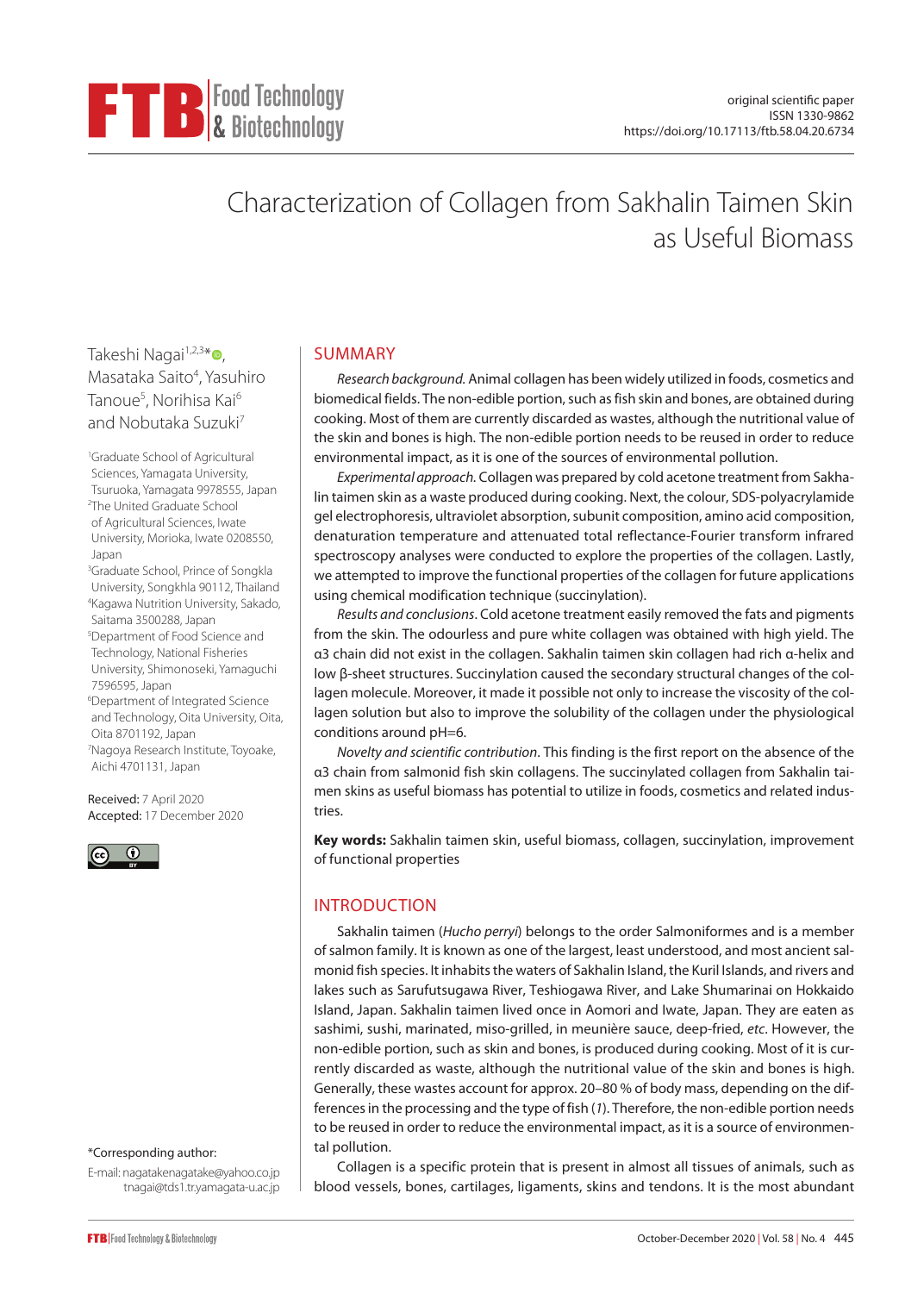protein in mammals, accounting for approx. 25–30 % of total animal proteins (*2*). Because of bovine spongiform encephalopathy, foot-and-mouth disease, swine influenza, transmissible spongiform encephalopathy (*3*), or dietary restriction for religious reasons in the cultures of Hindus, Jews and Muslims, who make up 38.4 % of global population (*4*), the acquisition of collagens from safer alternative sources is strongly desirable. Collagen, gelatine (partially hydrolysed collagen), and its peptides (collagen hydrolysates) (*5*) have been widely used not only in foods but also cosmetics, pharmaceutical and biomedical fields and in photography, due to excellent biocompatibility, high tensile strength and water holding property, and weaker antigenicity (*6*). At present, little information on the chemical properties of Sakhalin taimen has been reported, although it has been said that the Ainu people once ate the meat and used the skin for clothes and footwear in Hokkaido, Japan. The present study aims to isolate the collagen from Sakhalin taimen skin, prepare the succinylated collagen and elucidate its properties for industrial applications.

# MATERIALS AND METHODS

### *Materials*

Fresh Sakhalin taimen for the study was obtained from Ajigasawa Sakhalin taimen farm (Aomori, Japan). Collagen from bovine Achilles tendon and protein marker for SDS- -PAGE were purchased from Nacalai Tesque Inc. (Kyoto, Japan). Lysyl endopeptidase from *Lysobacter enzymogenes* was obtained from Wako Pure Chemical Industries, Ltd. (Osaka, Japan). Toyopearl CM-650M was purchased from Tosoh Corp. (Tokyo, Japan). All chemicals were of reagent grade.

# *Isolation of collagen from the skin*

All the preparative procedures were carried out at 4 °C. The skins (crude lipid content on raw skin basis 6.5 g/100 g) were removed and cut into small pieces using a scalpel. To remove the non-collagenous proteins, samples were extracted with 20 volumes of 0.1 M NaOH for 2 days by changing the solution twice a day. They were filtered using the cheesecloth and then the residue was washed with distilled water until the pH value of the solution was adjusted as close as possible to neutral value. After filtration, the filtrate was treated with 5 volumes of cold acetone with gentle stirring for 2 days by changing the solution twice a day to remove the fats and pigments, followed by the treatment with 20 volumes of 0.5 M acetic acid under gentle stirring for 2 days. The obtained viscous solution was centrifuged at 50 000×*g* for 1 h at 4 °C using a refrigerated centrifuge (Himac SCR 20B; Hitachi-Koki Co., Ltd., Tokyo, Japan) with an angle rotor (RPR20-2; Hitachi-Koki Co., Ltd.). The supernatants were pooled, then NaCl was added to the solution at a final concentration of 0.9 M, followed by precipitation with 2.2 M NaCl in 0.05 M Tris-HCl buffer (pH=7.5) to purify the collagen. The samples were then centrifuged at 23 000×*g* for 30 min using the same refrigerated centrifuge with an angle rotor R14A (Hitachi-Koki Co., Ltd.), and the obtained precipitate was dissolved in a minimum volume of 0.5 M acetic acid. The samples were dialyzed against distilled water for 2 days by changing the solution twice a day and then lyophilized (crude lipid content on lyophilized collagen basis 0.05 g/100 g).

### *Colour measurement*

The colour of collagen is an important factor for industrial use. The colour of the lyophilized collagen was measured using a colourimeter (NR-11A; Nippon Denshoku Industries Co. Ltd., Tokyo, Japan) with illuminant D65 calibrated to black and white standards. The results were shown as the mean value±standard deviation of ten measurements.

# *Sodium dodecyl sulfate-polyacrylamide gel electrophoresis and peptide mapping*

To determine the purity of the obtained collagen and compare the patterns of peptide fragments on Sakhalin taimen skin collagen with bovine Achilles tendon collagen, SDS-polyacrylamide gel electrophoresis (SDS-PAGE) (7.5 % gel) and peptide mapping (10 % gel) were performed as described previously (*7*). For the peptide mapping, the collagen samples (0.5 mg) were dissolved in 0.1 M sodium phosphate buffer (pH=7.2) containing 0.5 % SDS and heated at 100 °C for 5 min to allow the effective enzyme digestion. After cooling in ice, the denatured collagen samples were digested at 37 °C for 30 min using lysyl endopeptidase (0.24 amidase activity). After the addition of SDS to a final mass fraction of 2 %, the samples were boiled for 5 min and then used for SDS-PAGE.

# *Ultraviolet absorption spectrum*

Type I collagen shows a distinct ultraviolet absorption spectrum. To determine the composition of collagen the ultraviolet absorption spectrum was analysed at 220–350 nm using a UV/Vis spectrophotometer (V-530; JASCO Co., Tokyo, Japan) as described previously (*8*).

# *Subunit composition*

The subunit composition of collagen was confirmed by column chromatography and SDS-PAGE. The subunit components of the obtained collagen sample were separated using a Toyopearl CM-650M column (1.0 cm×5.0 cm) as described previously (*7*). The absorbance of the components was measured at 230 nm using a UV/Vis spectrophotometer, and then the components were analysed by SDS-PAGE using 7.5 % polyacrylamide gel.

### *Amino acid composition*

Collagen was hydrolyzed in 6 M HCl for 24 h at 110 °C under reduced pressure (approx. 2 kPa), and then the amino acid composition of the hydrolysates was analysed on a JASCO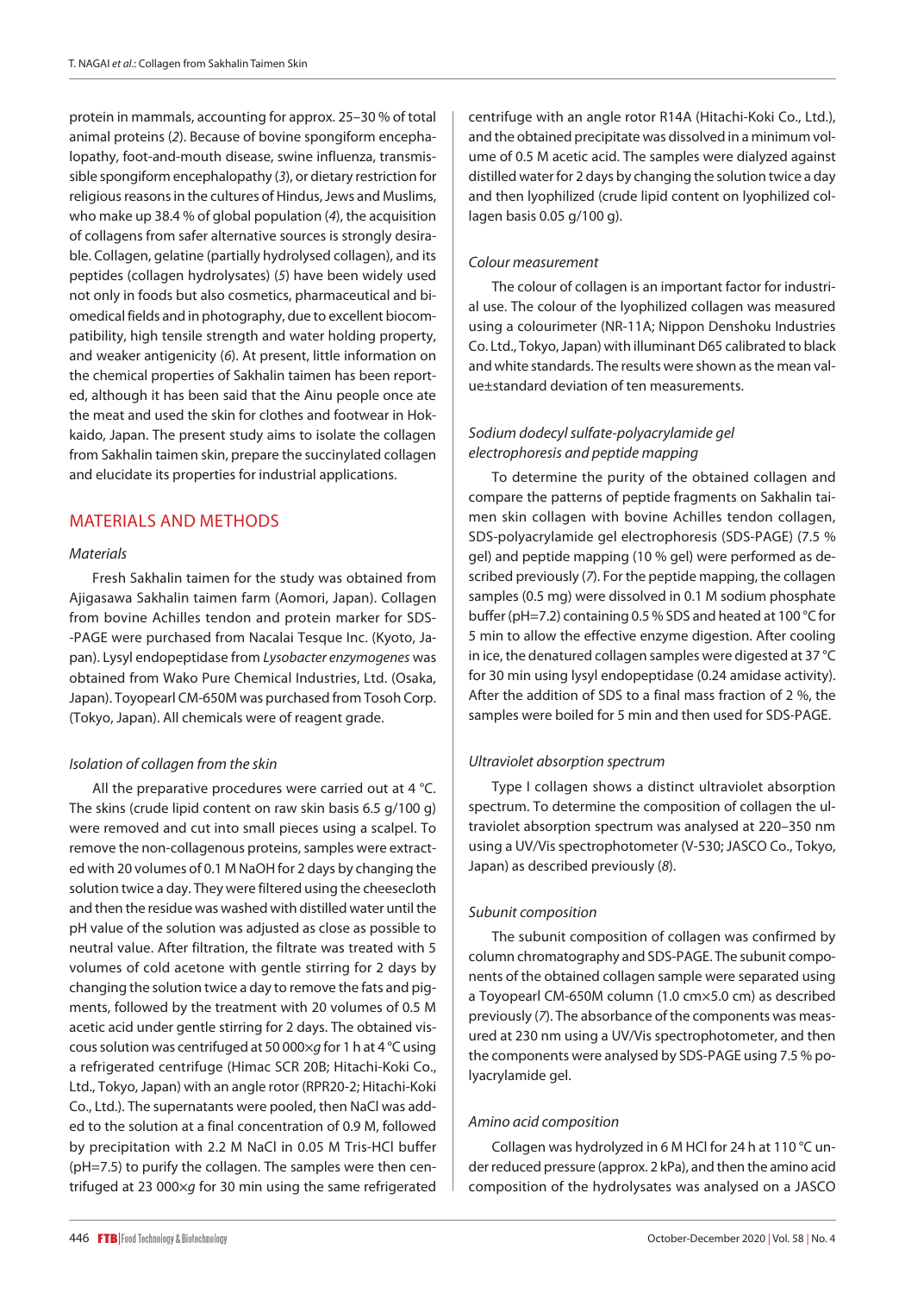liquid chromatography system (LC-2000*Plus*; JASCO Co., Tokyo, Japan) using online precolumn derivatization with *o*-phthalaldehyde. The excitation and emission wavelengths were set at 345 and 455 nm, respectively. Simultaneously, the analysis was performed using amino acid standard solution.

### *Denaturation temperature*

Denaturation temperature of the collagen was measured as temperature that caused 50 % decrease in viscosity as described previously (*7*). The viscosity of the collagen was determined using a Cannon-Fenske type viscometer with an average shear gradient of 400 s<sup>-1</sup> (SIBATA Scientific Technology Ltd., Saitama, Japan). Each point was expressed as the mean value±standard deviation of six determinations. The fractional viscosity was calculated as follows:

$$
(\eta_{sp}/c)_{t}/(\eta_{sp}/c)_{t=10\degree C}
$$

where  $η<sub>so</sub>/c$  is reduced viscosity (in mL/g),  $η<sub>so</sub>$  is specific viscosity of collagen and *c* is the concentration of the solution (in g/mL).

# *Attenuated total reflectance-Fourier transform infrared spectroscopy*

Attenuated total reflectance-Fourier transform infrared (ATR-FTIR) spectra were measured at 20 °C and 40 % relative humidity by coupling ATR accessory (ATR PRO410-S; JASCO Co., Tokyo, Japan) to a JASCO FT/IR-4100 spectrometer (JAS-CO Co., Tokyo, Japan). The spectra were obtained over the range of 4000–650 cm<sup>-1</sup> at 4 cm<sup>-1</sup> resolution. In addition, the resultant spectra were analysed to confirm the composition of the secondary structural components of collagens using a FTIR Protein Secondary Structure Analysis Program (JASCO Co.).

### *Succinylation of collagen*

The succinylated collagen was prepared at 4 °C. Collagen was dissolved in 0.5 M acetic acid, and then the pH value of the solution was adjusted to 10 using 5 M NaOH. An equal mass of succinic anhydride was added slowly to the solution. The pH value of the solution was maintained in the range of 9–10 by adding NaOH. After gentle stirring for a day, the pH value of the solution was adjusted to 4.2 with 4 M HCl, and then the solution was centrifuged (Himac SCR 20B; Hitachi-Koki Co., Ltd.) at 50 000×*g* for 30 min. The obtained precipitate was dissolved in a minimum volume of 0.5 M acetic acid, dialyzed against distilled water and then lyophilized to obtain the succinylated collagen.

### *Viscosity of succinylated collagen solution*

The viscosities of the untreated and succinylated collagen solutions (0.1 % *m*/*V*) were determined at 20 °C using a viscometer (TVC-7; Toki Sangyo Co., Ltd., Tokyo, Japan). The solvents used to prepare the solution for the measurements were as follows: 0.1 M acetic acid for the untreated collagen and distilled water (pH=6.0) for the succinylated collagen.

### *Solubility of succinylated collagen*

It is necessary to solubilize the collagen under the physiological conditions for industrial applications. The succinylated collagen (1 mg) was suspended in 10 mL distilled water at different pH values and was then gently stirred for a day at 4 °C. The samples were centrifuged at 50 000×*g* and 4 °C for 1 h, and the supernatants were used for determination of the protein content (*9*).

### *Statistical analysis*

Except for colour and denaturation temperature measurements, each assay was repeated three times independently. The results were reported as mean value±standard deviation. Significant differences were tested by one-way analysis of variance with the Tukey's range test (p<0.05). Minitab statistical software (*10*) was used for statistical analyses.

# RESULTS AND DISCUSSION

### *Collagen yield*

Collagen was solubilized with acetic acid, and then odourless and pure white (*L*\*=95.10±1.07, *a*\*=–0.04±0.02 and *b*\*=1.32±0.13) collagen was obtained with high yield of approx. (38.3±3.5) % on dry skin mass basis (approx. 11.4 % on raw skin mass basis). In our previous reports, collagens were prepared from the skins of the aquatic organisms with high yields of approx. 21.4–51.4 % on dry mass basis (*11–16*). Kittiphattanabawon *et al*. (*17*) and Savedboworn *et al*. (*18*) reported that collagens could be obtained from the skin of the fish from Thailand with high yields of approx. 27.6–64.2 %. Recently, ultrasound extraction (*19*) and sonication (*20*) have been developed for the extraction of collagen. These methods may increase the efficiency and reduce the time and cost of the extraction of collagen compared to the conventional extraction methods.

## *Determination of molecular mass of Sakhalin taimen skin collagen*

As shown in **[Fig. 1](#page-3-0)**, two distinct α chain bands, α1 and α2, were detected with the molecular mass of 140 and 130 kDa, respectively. A large number of the β chains with the molecular mass of 220 kDa was observed. The existence of the α3 chain was not confirmed under these conditions. The results suggested that Sakhalin taimen skin collagen was type I collagen with a chain composition of  $(α1)_2α2$  heterotrimer or α1α2α3 heterotrimer. Simultaneously, bovine Achilles tendon collagen was analysed by SDS-PAGE under the same conditions. The molecular mass (140 kDa) of the α1 chain was similar to that of Sakhalin taimen skin collagen, however, the molecular mass (120 kDa) of the α2 chain was slightly smaller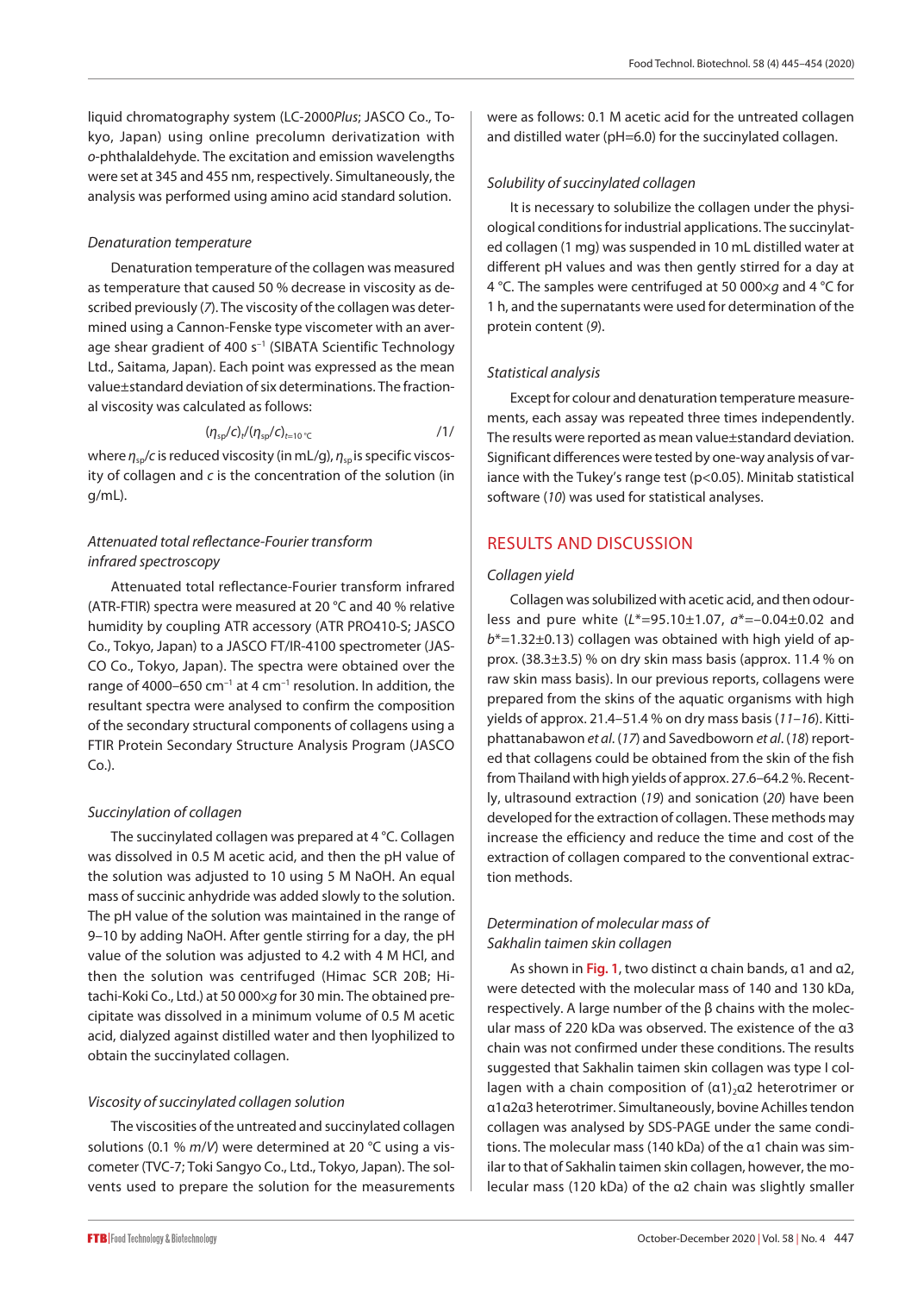<span id="page-3-0"></span>

**Fig. 1.** Results of: a) SDS-polyacrylamide gel electrophoresis analysis, and b) peptide mapping of the collagens. M=molecular marker proteins, A=bovine Achilles tendon collagen, B=Sakhalin taimen skin collagen

than that of Sakhalin taimen skin collagen. Therefore, the molecular mass (200 kDa) of the β chains as cross-linked α chains was smaller than that of Sakhalin taimen skin collagen. In contrast, the collagen from sole fish skin consisted of two α chains, with the molecular mass of 118 ( $\alpha$ 1) and 116 kDa ( $\alpha$ 2), respectively, and of the  $\beta$  chain with the molecular mass of 200 kDa (*2*). Cheng *et al*. (*21*) reported that collagen from jellyfish *Rhopilema esculentum* mesogloea showed the electrophoretic patterns with high molecular mass of α2 chain in comparison with that of α1 chain. Matsui *et al*. (*22*) investigated the subunit composition of type I collagens from fish species in Salmonidae family. The skin collagens were of type I with a chain composition of α1α2α3 heterotrimer in fish species such as chum salmon, coho salmon, Japanese char, masu salmon and rainbow trout. In contrast, in all fish species belonging to Osmeridae, Plecoglossidae and Salangidae families, the chain composition of the skin collagens was  $(\alpha 1)_2 \alpha 2$ . These results suggest that since Sakhalin taimen belongs to Salmonidae family, its skin collagen may consist of chains of α1α2α3 heterotrimers.

## *Comparison of collagen cleavage sites for lysyl endopeptidase*

The peptide mapping was performed to easily compare the primary structure of Sakhalin taimen skin collagen with that of bovine Achilles tendon collagen. It was determined that the cleavage sites of Sakhalin taimen skin collagen for lysyl endopeptidase were fairly different from those of bovine Achilles tendon collagen (**[Fig. 1](#page-3-0)**), indicating that primary structure of these two collagens is considerably different. The skin collagens of fish species belonging to Salmonidae family were digested using V8 protease from *Staphylococcus aureus*, and then the peptide mapping was performed (*22*). These cleavage sites were similar among these fish species. Thus, it is suggested that the primary structures of skin collagens of fish species from the same family are similar.

The maximum and minimum peaks on Sakhalin taimen skin collagen were shown at 235 and 222 nm, respectively (data not shown). The absorption was not detected at 280 nm, suggesting the absence of tryptophan residue in the collagen (**[Table 1](#page-3-1)**). In addition, the absorption between 250 and 290 nm (data not shown) was not observed, suggesting low content of phenylalanine and tyrosine (**[Table 1](#page-3-1)**). The absorption peak around 230 nm is attributed to the peptide bond absorption by n→π\* transitions of the groups of C=O, –COOH and CONH<sub>2</sub> in the polypeptide chains (23). The maximum absorption of type I collagen from marine organisms was reported as follows: bluefin tuna skin 238 nm (*24*), channel catfish skin 232 nm (*25*), largefin longbarbel catfish skin 233 nm (*26*) and red drum fish scales 230 nm (*27*).

> <span id="page-3-1"></span>**Table 1.** Amino acid composition of collagen from Sakhalin taimen skin (amino acid residues per 1000 total amino acid residues)

| Amino acid     | Residue |
|----------------|---------|
| Hydroxyproline | 77      |
| Hydroxylysine  | 6       |
| Aspartic acid  | 44      |
| Threonine      | 25      |
| Serine         | 37      |
| Glutamic acid  | 71      |
| Proline        | 115     |
| Glycine        | 352     |
| Alanine        | 118     |
| Valine         | 16      |
| Methionine     | 12      |
| Isoleucine     | 10      |
| Leucine        | 20      |
| Tyrosine       | 2       |
| Phenylalanine  | 13      |
| Lysine         | 25      |
| Histidine      | 5       |
| Arginine       | 52      |
| Total          | 1000    |
| DH/% (proline) | 40.1    |
| DH/% (lysine)  | 19.4    |

DH=degree of hydrolysis

#### *Subunit composition of Sakhalin taimen skin collagen*

The α chains of Sakhalin taimen skin collagen were separated to two major protein fractions (**[Fig.](#page-4-0) 2**). The α1 chain was detected in fractions 1 and 2, and the α2 chain was detected in fractions 4 and 5. However, the α3 chain was not detected under these conditions (**[Fig.](#page-4-0) 2**). Thus, Sakhalin taimen skin collagen was a heterotrimer with a chain composition of  $(\alpha 1)_2 \alpha 2$ . Kittiphattanabawon *et al*. (*17*) reported that clown featherback skin collagen was  $(a1)_2a2$  heterotrimer. In contrast, brown backed toadfish skin collagen was α1α2α3 heterotrimer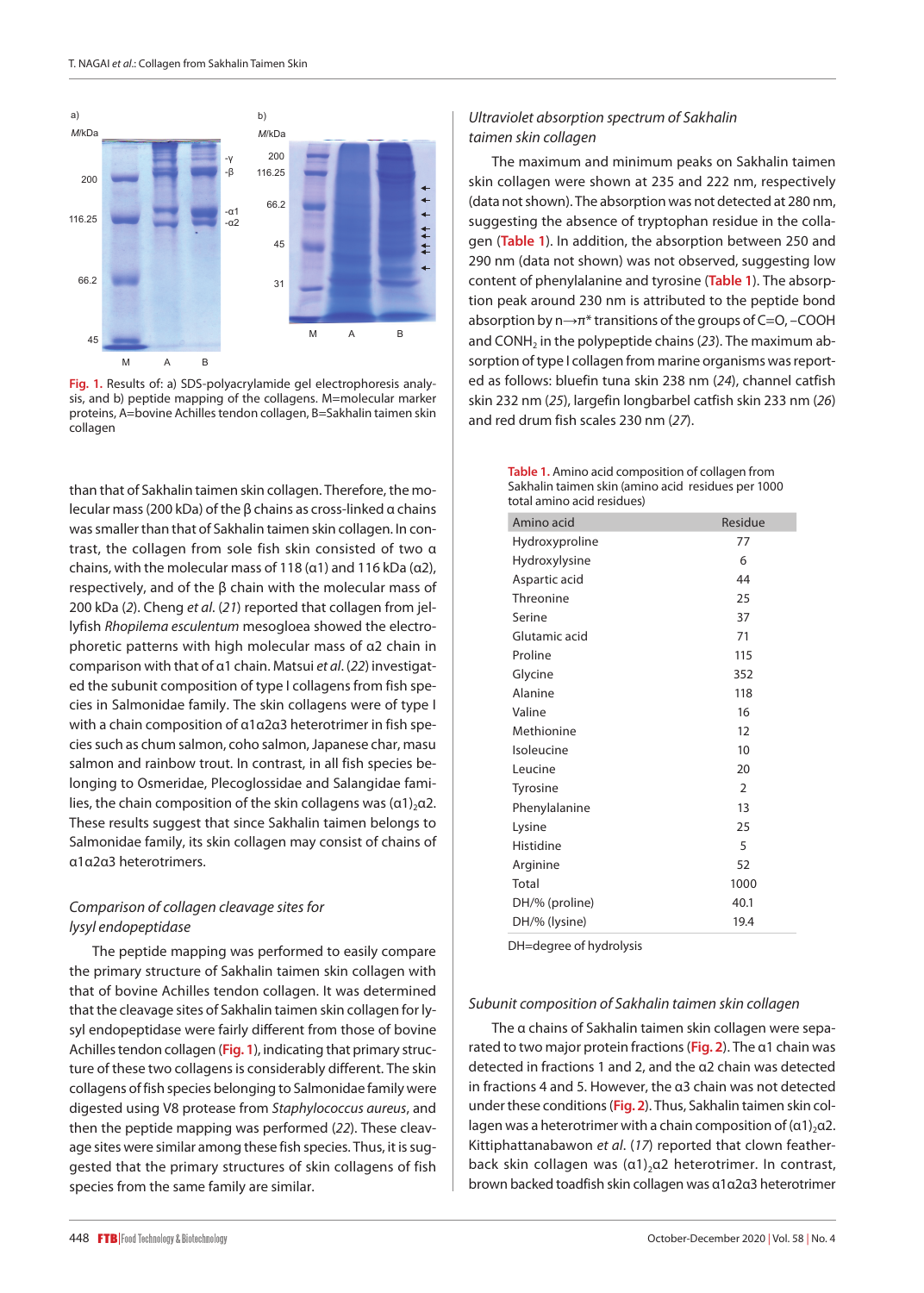<span id="page-4-0"></span>

 $F_1$  and  $F_2$  softs of the fractions indicated by  $F_1$  and  $F_2$  the fractions indicated by  $F_1$  and  $F_2$  and  $F_3$  and  $F_4$  and  $F_5$  and  $F_6$  and  $F_7$  and  $F_8$  and  $F_9$  and  $F_9$  and  $F_9$  and  $F_9$  and  $F_9$  **Fig. 2.** Results of: a) SDS-polyacrylamide gel electrophoresis analysis of the fractions indicated by numbers, and b) Toyopearl CM-650M column chromatography of the denatured Sakhalin taimen skin collagen

(*28*). The α3 chain exists in many teleost skin collagens, although it was not detected in cyclostome and cartilaginous fish skin collagens, which lack type I collagen α3 gene. In fact, our group revealed that the α3 chain existed in skin collagens of aquatic organisms including surf smelt (*11–13*,*16*). In addition, Matsui *et al*. (*22*) reported that the α3 chain existed in the skin collagens of all salmonid fish, such as cherry salmon, chum salmon, coho salmon, Japanese char, rainbow trout, *etc*. In contrast, the subunit composition of the skin collagens was  $(\alpha_1)$ <sub>2</sub> $\alpha_2$  heterotrimer in capelin and Japanese smelt belonging to Osmeridae, ayu belonging to Plecoglossidae, and icefish belonging to Salangidae family among fish species in the suborder Salmonoidei. These results suggested that the α3 chain was not detected in teleost skin collagens including Sakhalin taimen because of a very low or lack of the expression of α3 gene. Thus, this finding was the first report on the absence of the α3 chain in salmonid fish skin collagens. The differences in the functional properties of collagens with or without α3 chain have not been investigated in any detail.

#### *Amino acid composition of Sakhalin taimen skin collagen*

Glycine was the most abundant amino acid in Sakhalin taimen skin collagen (**[Table 1](#page-3-1)**). The contents of the following amino acids were relatively high: alanine (118 residues), proline (115 residues), hydroxyproline (77 residues) and glutamic acid (71 residues). In contrast, the contents of tyrosine, histidine, hydroxylysine, isoleucine, methionine and phenylalanine were low, and cysteine and tryptophan were not detected at all. These are all typical amino acids for type I collagen, which contains a large amount of hydroxyproline and a small amount of hydroxylysine.

Next, the imino acid (proline and hydroxyproline) content in Sakhalin taimen skin collagen was calculated to be 192 residues (**[Table 1](#page-3-1)**). It was higher than those of skin collagens from brown backed toadfish (*28*), channel catfish (*25*), deep-sea redfish (*29*) and ocellate puffer (*14*), however, it was lower than those of skin collagens from brownstripe red snapper (*30*), clown featherback (*17*) and largefin longbarbel catfish (*26*). In contrast, the content was similar to those of skin collagens from cuttlefish (*11*,*15*), golden pompano (*31*), grass carp (*32*) and walleye pollack (*33*). In general, the collagens with higher imino acid content have greater helix stability.

The hydroxylation degree of the proline residues of Sakhalin taimen skin collagen was also calculated. The degree was 40.1 % (**[Table 1](#page-3-1)**), which was similar to those of skin collagens from bigeye snapper (*34*) and Nile perch (*35*). On the other hand, it was higher than those of skin collagens from brownstripe red snapper (*30*), golden pompano (*31*), grass carp (*32*), largefin longbarbel catfish (*26*) and ocellate puffer (*14*). However, it was lower than those of skin collagens from brown backed toadfish (*28*), channel catfish (*25*), clown featherback (*17*) and cuttlefish (*11*,*15*). The thermal stabilities of the collagens are different among fish species. In addition, the hydroxylation degree of proline has direct effect on the thermal stability of the collagen. That is, the stability is proportional to the hydroxyproline content of the collagen. It is suggested that fish species like poikilotherms slightly control the hydroxylation degree of the proline residues in the collagen, regulate the hydroxyproline content and provide the thermal stability to type I collagen depending on the body temperature. numbers, and b) Toyopearl CM-650M column chromatography of the denatured Sakhalin taimen skinner skinner skinne

#### *Denaturation temperature of Sakhalin taimen skin collagen*

The denaturation temperature is a temperature at which the helical structures of the collagen molecules break down in the solution, and then change to gelatin with random structures. The denaturation temperature of Sakhalin taimen skin collagen was calculated at approx. 27.3 °C, which was 4 °C lower than that of bovine Achilles tendon collagen (**[Fig.](#page-5-0) 3**). It was similar to that of skin collagens from brown backed toadfish (*28*), carp (*36*), cuttlefish (*11*,*15*), grass carp (*32*), jellyfish (*37*,*38*), ocellate puffer (*14*), octopus (*13*) and walleye pollack (*33*). It is suggested that the denaturation temperature of collagen from aquatic organisms is lower than that of the collagen from terrestrial animals. Denaturation temperature of collagen from warm-water species, such as bigeye snapper (*34*), channel catfish (*25*) and largefin longbarbel catfish (*26*), is lower than that of cold-water species, such as deep-sea redfish (*29*). Kimura (*39*) investigated the denaturation temperature and hydroxylation degree of the proline residues in ordinary muscle and skin collagens of some fish species, such as carp, chub mackerel, chum salmon, eel, Pacific saury and skipjack tuna. Denaturation temperature of ordinary muscle collagen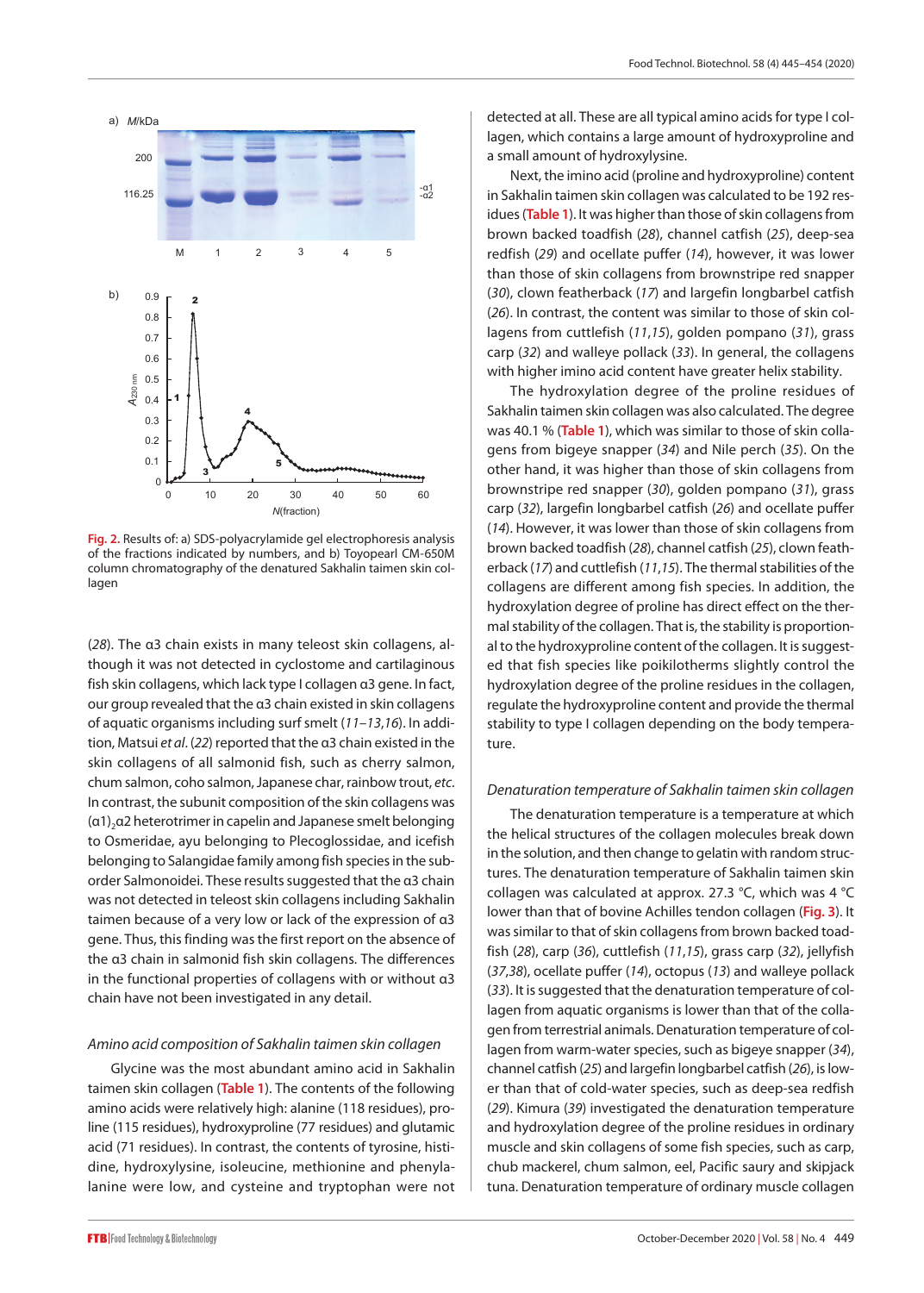<span id="page-5-1"></span>

Fig. 3. The incubation time at each temperature was 30 min **Fig. 3.** Thermal denaturation curves of the collagens from Sakhalin taimen skin and bovine Achilles tendon. The denaturation temperatures were measured as the 50 % decrease of viscosity in 0.1 M acetic

is approx. 1 °C higher than that of skin collagen in all fish species. Moreover, the hydroxylation degrees of the proline residues in ordinary muscle collagens are higher than those of skin collagens. That is, this reflects the fact that the temperature of the inside of the fish body is slightly higher than that on the surface of the body. Thus, the denaturation temperature of collagen is related to the environmental temperature and body temperature. In addition, it is known that the hydroxyproline content of the collagens is positively correlated with the denaturation temperature of the collagens.

#### *ATR-FTIR spectroscopy analysis*

The ATR-FTIR spectrum of Sakhalin taimen skin collagen is shown in **[Fig. 4](#page-5-1)**. The free NH-stretching vibration occurs at  $3400$  to  $3200$  cm<sup>-1</sup>. The amide A band is related to the NH-stretching frequency. Its position is shifted to low frequencies (3300 cm–1), as the NH-group of the peptide is coupled by strong hydrogen bond among the molecules. The amide A band of Sakhalin taimen skin collagen was observed at 3310.21 cm–1, indicating the existence of hydrogen bonds in the collagen molecule. The amide B band (around 3100 cm–1) is related to the NH-stretching and the overtone of amide II as a result of Fermi resonance. The amide B band, which was found at 2946.70  $cm^{-1}$ , is associated with the  $CH<sub>2</sub>$ -asymmetrical stretch. The amide I and II bands are sensitive markers of the peptide secondary structure. The amide I band occurs at around 1650 cm<sup>-1</sup> (from 1700 to 1600 cm<sup>-1</sup>) and is related to the stretching vibrations of C=O bond. The amide I band was shown at 1645.95  $cm^{-1}$ , indicating the C=O stretching vibration or the existence of the hydrogen bond coupled with COO– . The amide II band occurs at 1650 to 1500 cm–1, as a consequence of the NH-bending vibration coupled with the CN-stretching. Collagen from Sakhalin taimen skin showed the amide II band at 1539.88 cm<sup>-1</sup>. Moreover, the amide III band is observed at 1320 to 1200 cm<sup>-1</sup> and is associated with the NH-bending vibration coupled with the CN-stretching. The amide III band was observed at 1234.22 cm–1. These results indicated the existence of the helical

<span id="page-5-0"></span>

**Fig. 4.** Attenuated total reflectance-Fourier transform infrared spectra of the collagens from: a) Sakhalin taimen skin, and b) bovine Achilles tendon

arrangements in Sakhalin taimen skin collagen. In addition, strong CH-stretching vibration in Sakhalin taimen skin collagen was observed at 2361.41 cm<sup>-1</sup>. Generally, this occurs between 2854 and 1745 cm $^{-1}$ . Moreover, the bands of bovine  $\parallel$  Achilles tendon collagen were detected as follows: amide A  $(3294.79 \text{ cm}^{-1})$ , amide B $(2926.45 \text{ cm}^{-1})$ , amide I $(1633.41 \text{ cm}^{-1})$ , amide II (1542.77 cm–1) and amide III (1238.08 cm–1) (**[Fig. 4](#page-5-1)**).

Next, the percentage of the secondary structural components in Sakhalin taimen skin collagen was calculated. The results were as follows: 23 % α-helix, 27 % β-sheet, 22 % β-turn and 24 % others, such as random coil structure. In bovine Achilles tendon and common minke whale *unesu* collagens they were 9, 35, 20 and 22 % and 15, 45, 16 and 18 %, respectively (*7*). Sakhalin taimen skin collagen had richer α-helix and poorer β-sheet structures than the collagen of this mammal. Thus, it was concluded that the secondary structure of Sakhalin taimen skin collagen greatly differs from that of mammals.

### *Properties of succinylated collagen*

In general, collagen is dissolved in acidic pH, such as in diluted acetic, citric and hydrochloric acids. However, collagen dissolved in acids cannot be used in many applications. Chemical modification is a useful technique for the improvement of the functional properties of proteins. Among them, succinylation occurs in the reaction of ε-amino group in lysine residues and N-terminal α-amino group of proteins after the addition of succinic anhydride. It has been used in the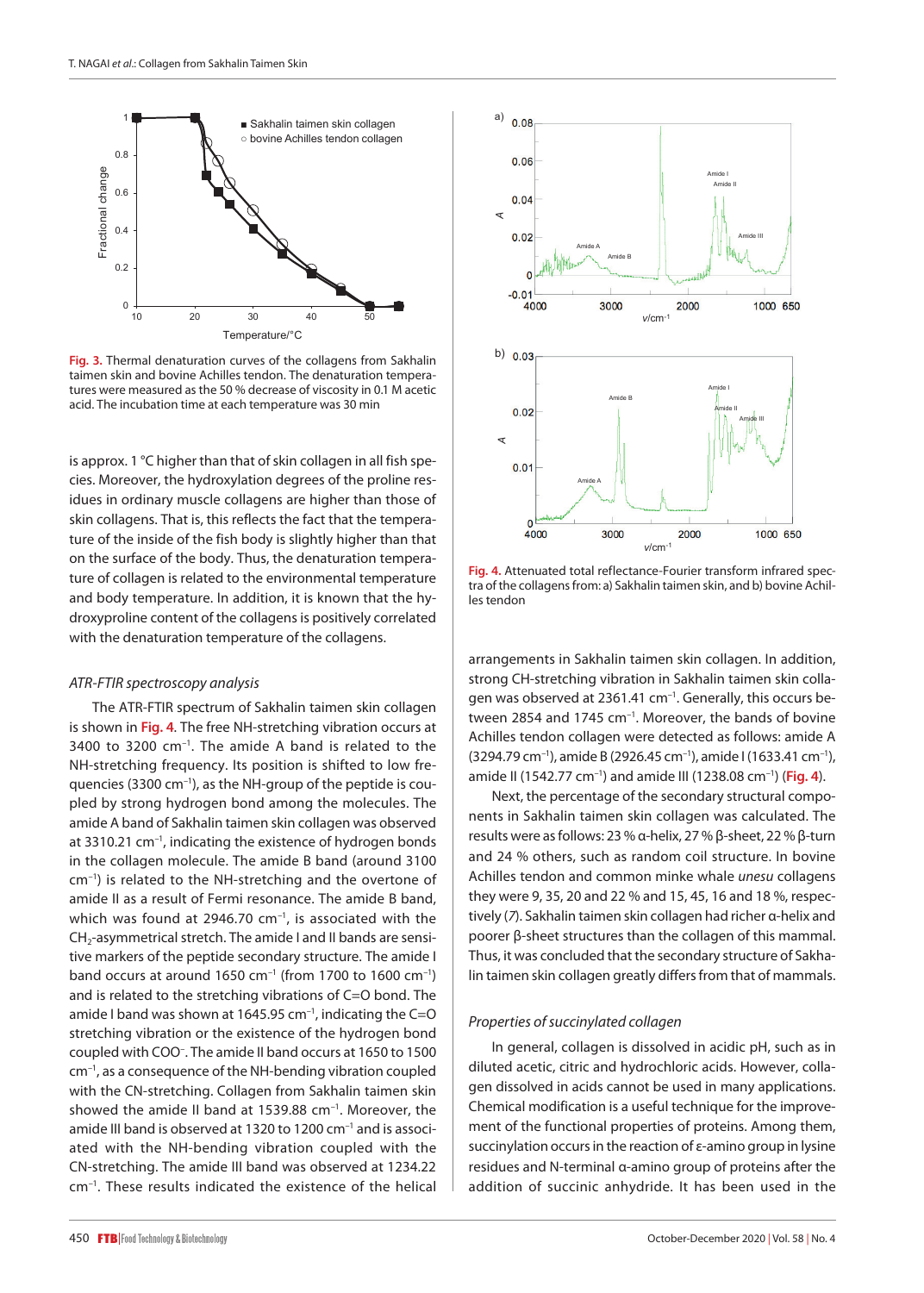modification of the physiological properties, such as the structure and thermal aggregation, of soy protein isolate, β-conglycinin and glycinin (*40*). As a result, it can improve the stability of soy proteins after heating.

The succinylated collagen from Sakhalin taimen skin was prepared. As shown in **[Fig. 5](#page-6-0)**, two distinct α chain (α1 and α2) and one β chain bands were detected as well as those of the untreated collagen (**[Fig. 1](#page-3-0)**). The molecular masses of these bands were approx. 170, 145 and 245 kDa, respectively. Zhang *et al*. (*41*) reported that the succinylated pepsin-solubilized collagen from calfskins had fewer migrated subunits than its pepsin-solubilized collagen in SDS-PAGE patterns, suggesting the increase of its molecular mass by introduction of succinyl residues. Thus, succinylation of the collagen could be easily checked by SDS-PAGE analysis.

<span id="page-6-0"></span>

the succinylated Sakhalin taimen skin collagen. Left lane=molecular dellar suiscositi marker proteins, right lane=succinylated collagen marker proteins, right lane=succinylated collagen **Fig. 5.** Results of SDS-polyacrylamide gel electrophoresis analysis of 66.2

cinylated collagen were observed as follows: amide A (3295.75 | It completely cm<sup>-1</sup>), amide B (2931.27 cm<sup>-1</sup>), amide I (1644.98 cm<sup>-1</sup>), amide  $\begin{bmatrix} 5.5 - 7. \end{bmatrix}$ ATR-FTIR spectrum of the succinylated collagen from Sakhalin taimen skin is shown in **[Fig. 6](#page-6-2)**. The bands of the suc-

<span id="page-6-2"></span>

Fig. 6. Attenuated total reflectance-Fourier transform infrared spectrum of the succinylated Sakhalin trum of the succinylated Sakhalin taimen skin collagen **Fig. 6.** Attenuated total reflectance-Fourier transform infrared spec-

II (1538.92 cm<sup>-1</sup>) and amide III (1237.11 cm<sup>-1</sup>). The positions of the succinylated collagen were not shifted in comparison with those of the untreated collagen. The rate of the secondary structural components in the succinylated collagen was as follows: 13 % α-helix, 32 % β-sheet, 19 % β-turn and 21 % other structures. Thus, succinylation caused the secondary structural changes (the decrease of the α-helix content and the increase of the β-sheet content) of the collagen molecule. Wan *et al*. (*40*) investigated the secondary structures of the untreated and succinylated soy protein isolates using a far-UV circular dichroism spectropolarimeter. The β-sheet content of β-conglycinin decreased with increasing succinylation degrees, although the α-helix content was stable. In contrast, the α-helix content of glycinin decreased, whereas the β-sheet content gradually increased. Succinylation lead to the destruction of the secondary structures of the proteins, such as β-lactoglobulin and soy protein hydrolysates (*42*). However, it was reported that succinylation made little impact on the secondary structures of bovine serum protein and lysozyme (*43*).

The derivation temperature of the succinylated collagen from Sakhalin taimen skins was estimated at approx. 27.5 °C. It was similar to that of the untreated collagen from Sakhalin taimen skin. In contrast, the derivation temperature (34.7 °C) of succinylated pepsin-solubilized collagen from calfskin was 4 °C lower than that (38.4 °C) of pepsin-solubilized collagen (*41*), although these collagens were dissolved in different solvents.

The viscosities of the untreated and succinylated collagen solution from Sakhalin taimen skin were measured. The viscosity of the untreated collagen solution was estimated to (35.2±0.2) mPa∙s (data not shown). On the other hand, the succinylated collagen solution showed approx. 21-fold higher viscosity ((726.3±0.4) mPa∙s) than the untreated collagen solution. Thus, it could be concluded that succinylation increased the viscosity.

The solubility of the succinylated collagen from Sakhalin taimen skin was investigated under different pH conditions. It completely solubilized in the ranges from pH=3.0–3.5 to 5.5–7.0 (**[Fig.](#page-6-1) 7**). In contrast, it hardly solubilized at pH=4.2.

<span id="page-6-1"></span>

relative solutions succine successive successive successive providing the values with protein content at  $pH=3$ **Fig. 7.** Relative solubility of the succinylated Sakhalin taimen skin collagen obtained by dividing protein content measured at different pH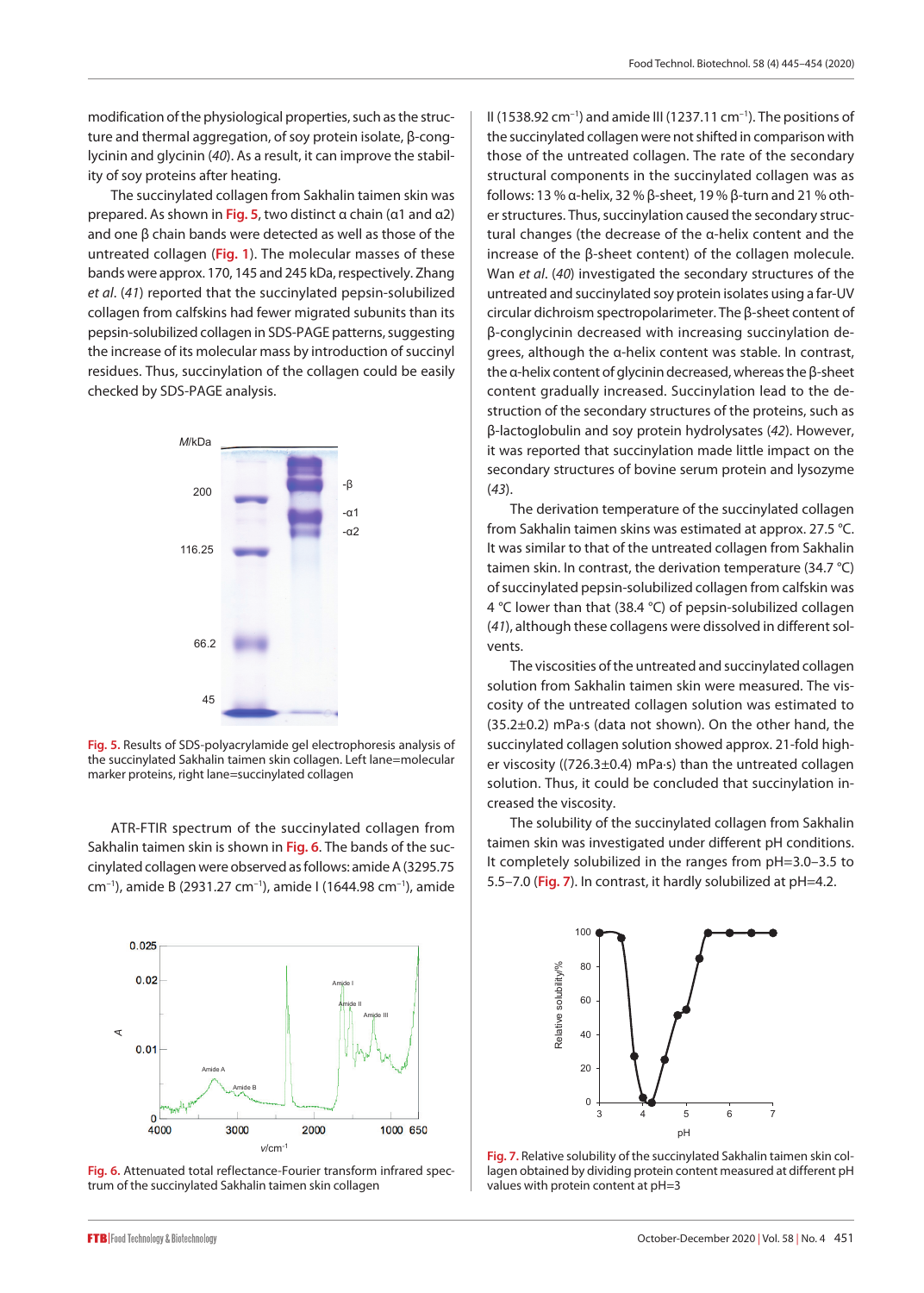Collagen is most abundant protein in the bodies of fish and animals, and is used for various applications as a biomaterial due to its excellent characteristics. For example, collagen can be used in the production of edible sausage casings and gelatin in food industry, and as a haemostatic agent, for repair of sunken recess in the skin, vitreous implants and wound dressings in health care. Collagen can be solubilized at physiological pH using a chemical modification technique such as succinylation. Therefore, there is a possibility that the application of collagen will expand in other fields even more. In contrast, the lack of α3 chain in Sakhalin taimen skin collagen is critically interesting in comparative biochemical studies of skin collagens in Salmonidae family. We aim to elucidate the physicochemical and functional properties of Sakhalin taimen skin collagen in the near future.

# **CONCLUSIONS**

We tried to isolate the collagen from Sakhalin taimen skin, prepare the succinylated collagen and elucidate its properties for industrial applications. In summary, cold acetone treatment was an effective method for the removal of the fats and pigments from Sakhalin taimen skin. A high yield of odourless and pure white collagen was obtained. Succinylation increased the viscosity and improved the solubility of Sakhalin taimen skin collagen under the physiological conditions at around pH=6. Collagen from Sakhalin taimen skin can be effectively utilized as an alternative to terrestrial animal collagen, not only in food industry but also in cosmetics, pharmaceuticals, biomaterials and biomedicals.

# CONFLICT OF INTEREST

The authors declare that they have no conflict of interest.

# AUTHORS' CONTRIBUTION

This work was carried out in collaboration among all authors. T. Nagai took part in designing and performing experiments, data collection, data analysis and interpretation, drafting the manuscript, critical revision and final approval of the version to be published. M. Saito, Y. Tanoue, N. Kai and N. Suzuki contributed to data interpretation.

# ORCID ID

T. Nagai <sup>+</sup> https://orcid.org/0000-0002-2081-8497

# **REFERENCES**

*1.* Ghaly AE, Ramakrishnan VV, Brooks MS, Budge SM, Dave D. Fish processing wastes as a potential source of proteins, amino acids and oils: A critical review. J Microb Biochem Technol. 2013;5(4):107–29.

https://doi.org/10.4172/1948-5948.1000110

*2.* Arumugan GKS, Sharma D, Balakrishnan RM, Ettiyappan JBP. Extraction, optimization and characterization of collagen from sole fish skin. Sustain Chem Pharm. 2018; 9:19–26.

https://doi.org/10.1016/j.scp.2018.04.003

*3.* Bhagwat PK, Dandge PB. Isolation, characterization and valorizable applications of fish scale collagen in food and agriculture industries. Biocatal Agric Biotechnol. 2016; 7:234–40.

https://doi.org/10.1016/j.bcab.2016.06.010

- *4.* Hackett CP, Grim BJ. The global religious landscape: A report on the size and distribution of the world's major religious groups as of 2010. Washington, DC, USA: Pew Research Center, Pew Forum on Religion and Public Life; 2012. Available from: https://www.bc.edu/content/dam/files/ centers/jesinst/pdf/Grim-globalReligion-full.pdf.
- *5.* Karayannakidis PD, Zotos A. Fish processing by-products as a potential source of gelatin: A review. J Aquat Food Prod Technol. 2016;25(1):65–92.

https://doi.org/10.1080/10498850.2013.827767

*6.* Venkatesan J, Anil S, Kim SK, Shim MS. Marine fish proteins and peptides for cosmeceuticals: A review. Mar Drugs. 2017;15(5):143.

https://doi.org/10.3390/md15050143

*7.* Nagai T, Suzuki N, Nagashima T. Collagen from common minke whale (*Balaenoptera acutorostrata*) *unesu*. Food Chem. 2008;111(2):296–301.

https://doi.org/10.1016/j.foodchem.2008.03.087

- *8.* Nagai T, Tanoue Y, Kai N, Suzuki N. Characterization of collagen from emu (*Dromaius novaehollandiae*) skins. J Food Sci Technol. 2015;52:2344–51. https://doi.org/10.1007/s13197-014-1266-1
- *9.* Lowry OH, Rosebrough NJ, Farr AL, Randall RJ. Protein measurement with the Folin phenol reagent. J Biol Chem. 1951;193(1):265–75.
- *10.* Minitab, v. 17, Minitab, LLC, Tokyo, Japan; 2014. Available from: https://www.minitab.com/ja-jp/.
- *11.* Nagai T. Collagen from diamondback squid (*Thysanoteuthis rhombun*) outer skin. Z Naturforsch C J Biosci. 2004;59(3– 4):271–75.

https://doi.org/10.1515/znc-2004-3-426

- *12.* Nagai T, Suzuki N. Isolation of collagen from fish waste material – skin, bone and fins. Food Chem. 2000;68(3):277–81. https://doi.org/10.1016/S0308-8146(99)00188-0
- *13.* Nagai T, Suzuki N. Preparation and partial characterization of collagen from paper nautilus (*Argonauta argo*, Linnaeus) outer skin. Food Chem. 2002;76(2):149–53. https://doi.org/10.1016/S0308-8146(01)00255-2
- *14.* Nagai T, Araki Y, Suzuki N. Collagen of the skin of ocellate puffer fish (*Takifugu rubripes*). Food Chem. 2002;78(2):173– 7.

https://doi.org/10.1016/S0308-8146(01)00396-X

*15.* Nagai T, Yamashita E, Taniguchi K, Kanamori N, Suzuki N. Isolation and characterization of collagen from the outer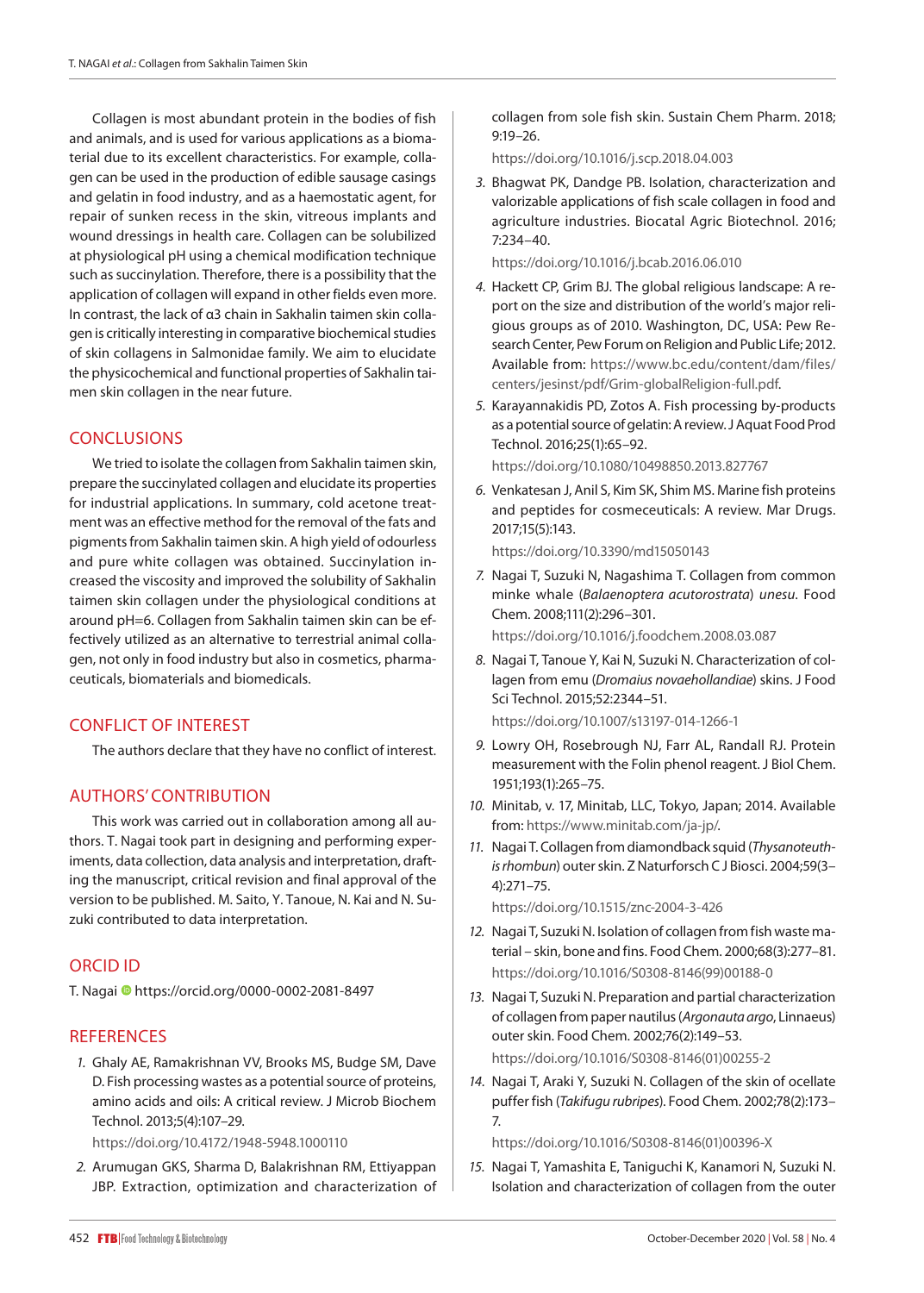skin waste material of cuttlefish (*Sepia lycidas*). Food Chem. 2001;72(4):425–9.

https://doi.org/10.1016/S0308-8146(00)00249-1

*16.* Nagai T, Suzuki N, Tanoue Y, Kai N, Nagashima T. Characterization of acid-soluble collagen from skins of surf smelt (*Hypomesus pretiosus japonicus* Brevoort). Food Nutr Sci. 2010;1(2):59–66.

https://doi.org/10.4236/fns.2010.12010

*17.* Kittiphattanabawon P, Benjakul S, Sinthusamran S, Kishimura H. Characteristics of collagen from the skin of clown featherback (*Chitala ornate*). Int J Food Sci Technol. 2015; 50(9):1972–8.

https://doi.org/10.1111/ijfs.12864

*18.* Savedboworn W, Kittiphattanabawon P, Benjakul S, Sinthusamran S, Kishimura H. Characteristics of collagen from rohu (*Labeo rohita*) skin. J Aquat Food Prod Technol. 2017; 26(3):248–57.

https://doi.org/10.1080/10498850.2015.1133747

- *19.* Song KM, Jung SK, Kim YH, Kim YE, Lee NH. Development of industrial ultrasound system for mass production of collagen and biochemical characteristics of extracted collagen. Food Bioprod Process. 2018;110:96–103. https://doi.org/10.1016/j.fbp.2018.04.001
- *20.* Khong NMH, Yusoff FM, Jamilah B, Basri M, Maznah I, Chan KW, *et al*. Improved collagen extraction from jellyfish (*Acromitus hardenbergi*) with increased physical-induced solubilization process. Food Chem. 2018;251:41–50. https://doi.org/10.1016/j.foodchem.2017.12.083
- *21.* Cheng X, Shao Z, Li C, Yu L, Raja MA, Liu C. Isolation, characterization and evaluation of collagen from jellyfish *Rhopilema esculentum* Kishinouye for use in hemostatic applications. PLoS ONE. 2017;12(1):e0169731. https://doi.org/10.1371/journal.pone.0169731
- *22.* Matsui R, Yamauchi H, Suganuma H, Ishida M, Kimura S. Subunit composition of type I collagen from fish in Salmonoidei. Nippon Suisan Gakkaishi. 1989;55(8):1421–6. https://doi.org/10.2331/suisan.55.1421
- *23.* Veeruraj A, Arumugam M, Balasubramanian T. Isolation and characterization of thermostable collagen from the marine eel-fish (*Evenchelys macrura*). Process Biochem. 2013;48(10): 1592–602.

### https://doi.org/10.1016/j.procbio.2013.07.011

*24.* Tanaka T, Takahashi K, Tsubaki K, Hirata M, Yamamoto K, Biswas A, *et al*. Isolation and characterization of acid-soluble bluefin tuna (*Thunnus orientalis*) skin collagen. Fish Aquatic Sci. 2018;21:7.

https://doi.org/10.1186/s41240-018-0084-1

*25.* Liu HY, Li D, Guo SD. Studies on collagen from the skin of channel catfish (*Ictalurus punctaus*). Food Chem. 2007; 101(2):621–5.

https://doi.org/10.1016/j.foodchem.2006.01.059

- *26.* Zhang M, Liu W, Li G. Isolation and characterization of collagens from the skin of largefin longbarbel catfish (*Mystus macropterus*). Food Chem. 2009;115(3):826–31. https://doi.org/10.1016/j.foodchem.2009.01.006
- *27.* Chen S, Chen H, Xie Q, Hong B, Chen J, Hua F, *et al.* Rapid isolation of high purity pepsin-soluble type I collagen from scales of red drum fish (*Sciaenops ocellatus*). Food Hydrocoll. 2016;52:468–77.

https://doi.org/10.1016/j.foodhyd.2015.07.027

- *28.* Senaratne LS, Park PJ, Kim SK. Isolation and characterization of collagen from brown backed toadfish (*Lagocephalus gloveri*) skin. Bioresour Technol. 2006;97(2):191–7. https://doi.org/10.1016/j.biortech.2005.02.024
- *29.* Wang L, An X, Xin Z, Zhao L, Hu Q. Isolation and characterization of collagen from the skin of deep-sea redfish (*Sebastes mentella*). J Food Sci. 2007;72(8):E450–5. https://doi.org/10.1111/j.1750-3841.2007.00478.x
- *30.* Jongjareonrak A, Benjakul S, Visessanguan W, Nagai T, Tanaka M. Isolation and characterization of acid and pepsin-solubilised collagens from the skin of brownstripe red snapper (*Lutjanus vitta*). Food Chem. 2005;93(3):475–84. https://doi.org/10.1016/j.foodchem.2004.10.026
- *31.* Weng W, Wang Y. Partial characterization and primary structure of collagen subunits from golden pompano skins. Process Biochem. 2018;70:98–103. https://doi.org/10.1016/j.procbio.2018.03.030
- *32.* Zhang Y, Liu W, Li G, Shi B, Miao Y, Wu X. Isolation and partial characterization of pepsin-soluble collagen from the skin of grass carp (*Ctenopharyngodon idella*). Food Chem. 2007;103(3):906–12.

https://doi.org/10.1016/j.foodchem.2006.09.053

*33.* Yan M, Li B, Zhao X, Ren G, Zhuang Y, Hou H, *et al*. Characterization of acid-soluble collagen from the skin of walleye pollack (*Theragra chalcogramma*). Food Chem. 2008;107(4): 1581–6.

https://doi.org/10.1016/j.foodchem.2007.10.027

*34.* Kittiphattanabawon P, Benjakul S, Visessanguan W, Nagai T, Tanaka M. Characterisation of acid-soluble collagen from skin and bone of bigeye snapper (*Priacanthus tayenus*). Food Chem. 2005;89(3):363–72.

https://doi.org/10.1016/j.foodchem.2004.02.042

*35.* Giraud-Guille MM, Besseau L, Chopin C, Durand P, Herbage D. Structural aspects of fish skin collagen which forms ordered arrays *via* liquid crystalline states. Biomaterials. 2000; 21(9):899–906.

https://doi.org/10.1016/S0142-9612(99)00244-6

*36.* Duan R, Zhang J, Du X, Yao X, Konno K. Properties of collagen from skin, scale and bone of carp (*Cyprinus carpio*). Food Chem. 2009;112(3):702–6.

https://doi.org/10.1016/j.foodchem.2008.06.020